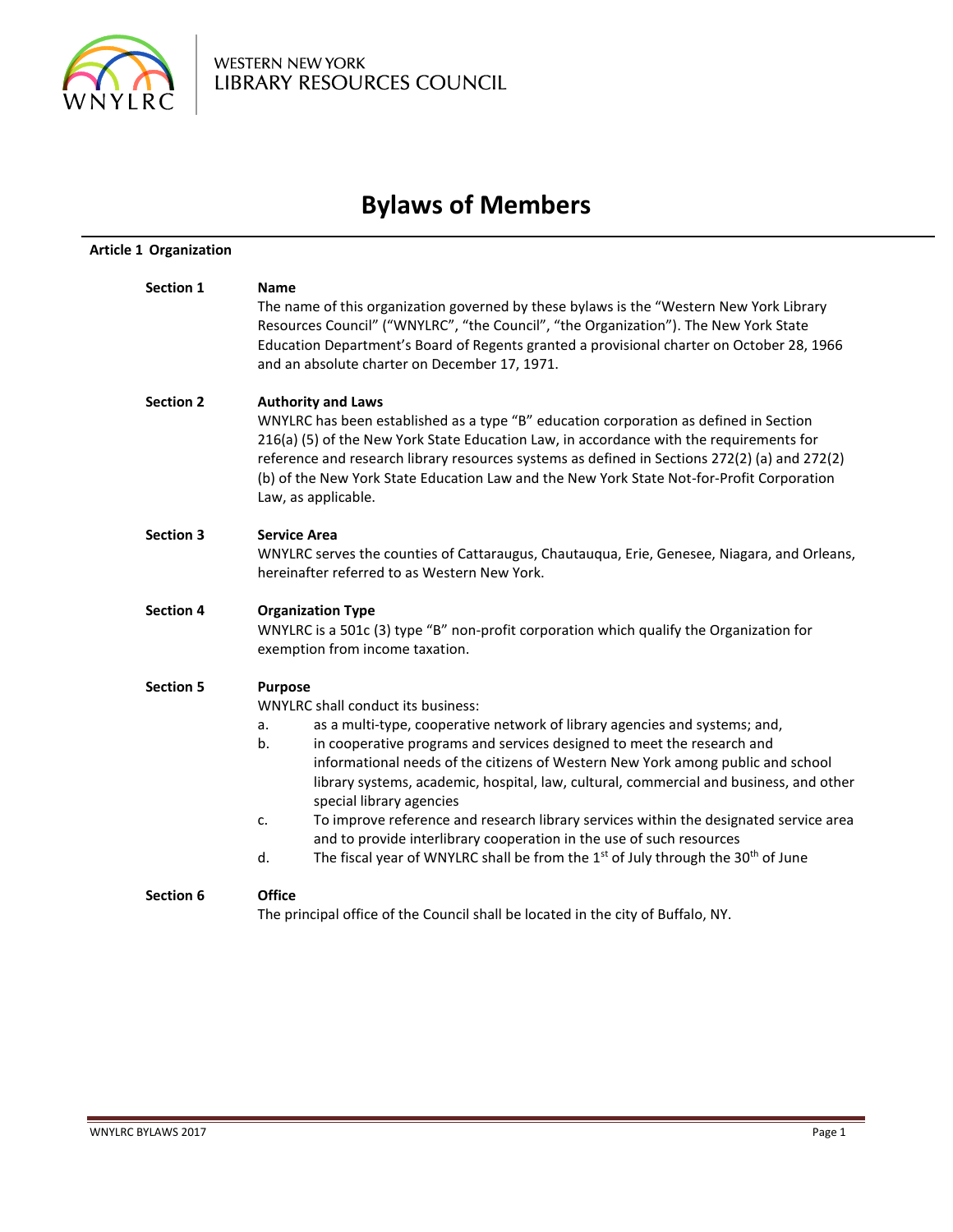

# **Article II Governance**

| <b>Section 1</b> | Laws<br>WNYLRC operates in accordance and as established in Sections 226 and 255 of the New York<br>State Education Law.                                                                                                                                                                                                                                                                                                                                                                                                                                                                                                                                                                                                                                                                                                                                                                                                                                                                                                                                                                                                                                                                                                                                                                                                                                                                |  |  |  |
|------------------|-----------------------------------------------------------------------------------------------------------------------------------------------------------------------------------------------------------------------------------------------------------------------------------------------------------------------------------------------------------------------------------------------------------------------------------------------------------------------------------------------------------------------------------------------------------------------------------------------------------------------------------------------------------------------------------------------------------------------------------------------------------------------------------------------------------------------------------------------------------------------------------------------------------------------------------------------------------------------------------------------------------------------------------------------------------------------------------------------------------------------------------------------------------------------------------------------------------------------------------------------------------------------------------------------------------------------------------------------------------------------------------------|--|--|--|
| <b>Section 2</b> | <b>Board of Trustees</b>                                                                                                                                                                                                                                                                                                                                                                                                                                                                                                                                                                                                                                                                                                                                                                                                                                                                                                                                                                                                                                                                                                                                                                                                                                                                                                                                                                |  |  |  |
|                  | The Organization is governed by a board of trustees of the Council herein referred to<br>a.<br>as "the Board" and shall have the responsibility of managing and controlling the affairs<br>of the Council but do so without compensation as indicated in the law. It shall have all<br>of the powers and duties of boards of trustees of chartered educational institutions, as<br>defined in the Educational Law of New York State. This includes:<br>The right to acquire and hold property<br>1.<br>2.<br>The responsibility to employ a full-time executive director who is a trained<br>professional librarian and who has had at least eight full years of post-Master<br>of Library Science professional library experience, at least two years of which<br>shall have been in an administrative capacity and holds public library<br>certification as defined in §90.7<br>3.<br>The authority to appoint and fix the salaries of such officers and employees as<br>the trustees shall deem necessary<br>The authority and responsibility for the fiscal conduct of the Council<br>4.<br>5.<br>The authority to contract with public or private corporations for the purpose<br>of providing or receiving services, facilities, and staff necessary to the policies<br>and goals of WNYLRC<br>6.<br>The authority to accept contributions, grants, and gifts on behalf of WNYLRC |  |  |  |
|                  | where consistent with the policies and goals adopted by the membership<br>b.<br>Conflict of Interest. The Board shall adopt and at all times honor a Conflict of Interest<br>Policy to assure that Board Members and WNYLRC employees act in the Organization's<br>best interest and comply with applicable statutory, regulatory and ethical<br>requirements. The Conflict of Interest Policy shall be signed annually by all members<br>of the Board and staff.                                                                                                                                                                                                                                                                                                                                                                                                                                                                                                                                                                                                                                                                                                                                                                                                                                                                                                                       |  |  |  |
|                  | The Council shall indemnify through directors and officers insurance its Trustees,<br>c.<br>Officers, Employees and Volunteers against judgments, fines, amounts paid in<br>settlement and reasonable expenses and costs, including attorney's fees, in<br>connection with any claim against them by court action by the reason of the fact they<br>acted in good faith for a purpose believed to be in the best interest of the<br>Organization.                                                                                                                                                                                                                                                                                                                                                                                                                                                                                                                                                                                                                                                                                                                                                                                                                                                                                                                                       |  |  |  |
|                  | d.<br>The organization shall submit for approval by the commissioner a 5-year plan of<br>service and updated annually in a form and by a date prescribed by the commissioner<br>which shall include the following components:<br>a description of programs to meet needs in services, materials and facilities<br>1.<br>2.<br>a description of the system's efforts to maximize and leverage local<br>resources, responsibility, initiative and support of library service. State aid<br>should be used in the stimulation of local efforts, but not as their substitute<br>an assurance that public funds will be utilized economically and efficiently<br>3.<br>the means by which the system will assure compatibility of its computerized<br>4.<br>and other technical operations with those of other library systems in the<br>State and the New York State Library                                                                                                                                                                                                                                                                                                                                                                                                                                                                                                                |  |  |  |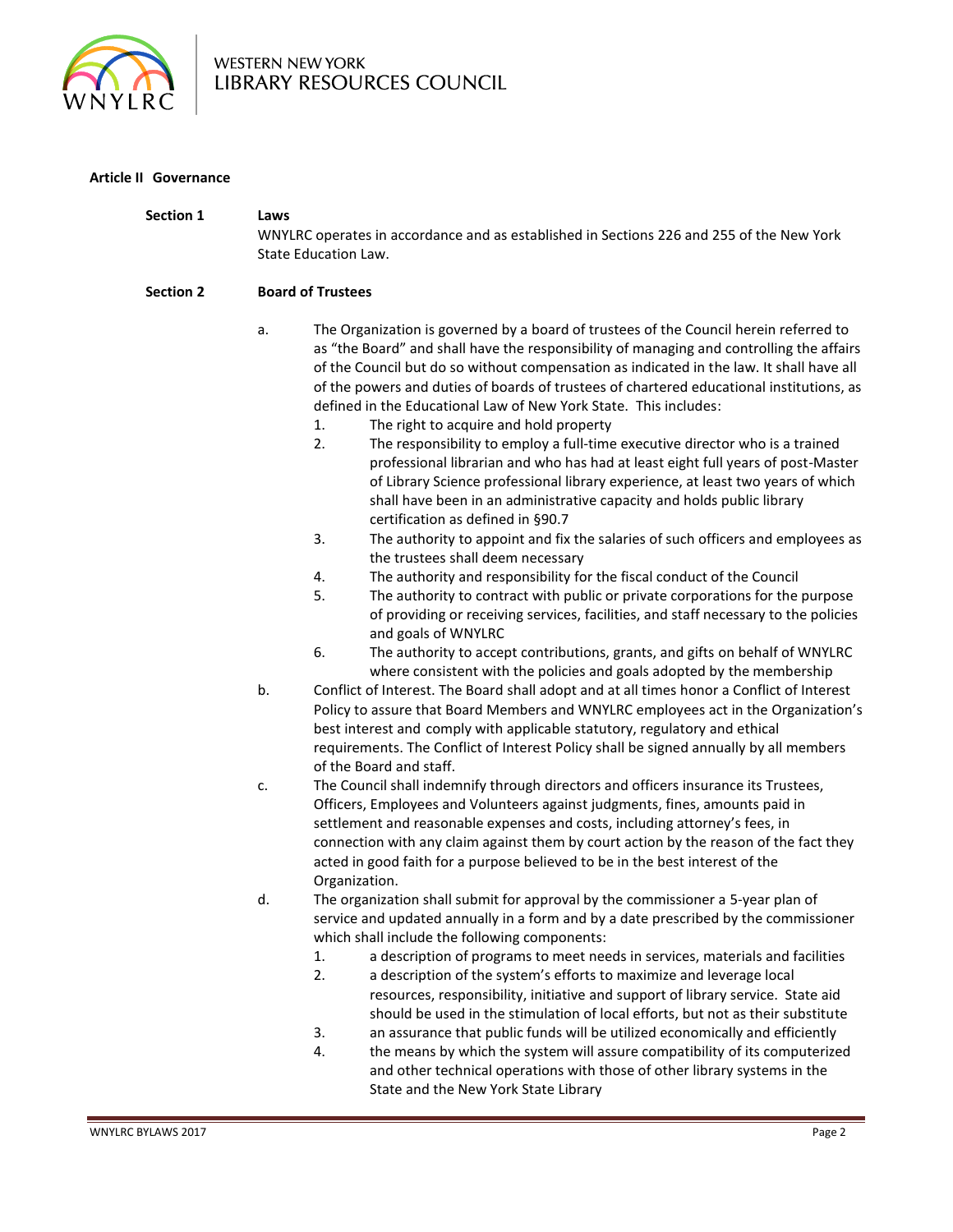

- 5. the identification of special client groups, their need and the means for meeting these needs
- 6. a description of the means for locating library materials within the system area and the procedures for accepting, verifying and responding to loan requests including delivery
- 7. an indication of the manner in which the system's resources strengthens the programs of its members
- 8. evidence that all types of members in the region participate in the development of the plan and that the plan balances the needs of all types of members; and
- 9. activities involving professional development, education, and training

## **Section 3 Board of Trustees Membership**

- a. The membership of the Board shall be fifteen (15).
- b. The number of the members may be changed within the legal limitations by a twothirds ratification of the voting members.
- c. The membership of the Board shall include the following as required by New York State regulations:
	- 1. one (1) representative from each of the three (3) public library systems
	- 2. one (1) representative from the academic member library with the largest collection
	- 3. two (2) non-librarians from the research community served by WNYLRC one of whom can represent the cultural heritage community
- d. The membership of the Board shall also include:
	- 1. one (1) representative from three (3) of the five (5) school library system members
	- 2. two (2) representatives from academic libraries with at least one representing a private academic
	- 3. three (3) representatives from the special library members
	- 4. one (1) representative from the faculty of the *Department of Library and Information Studies, University at Buffalo*
- e. Members of the Board shall serve for a term of five (5) years. Additionally:
	- 1. One-fifth of the Board membership shall be elected annually
	- 2. The term of office shall begin on the  $1<sup>st</sup>$  of January
	- 3. Consecutive service shall be limited to two (2) terms
	- 4. Mid-term vacancies shall be filled by a majority vote of the Board and a newly appointed trustee completing another's term shall hold such position until the next annual election of trustees.
	- 5. Appointees shall serve until the expiration of a term
	- 6. Removals, suspensions, or additions can be made by vote of a majority of the entire board.

#### **Section 3 Nomination Procedures for Open Board of Trustees Positions**

a. The Board Nominating Committee shall solicit names of candidate(s) from the Board and the WNYLRC membership, and then recommend a slate of nominees to the Board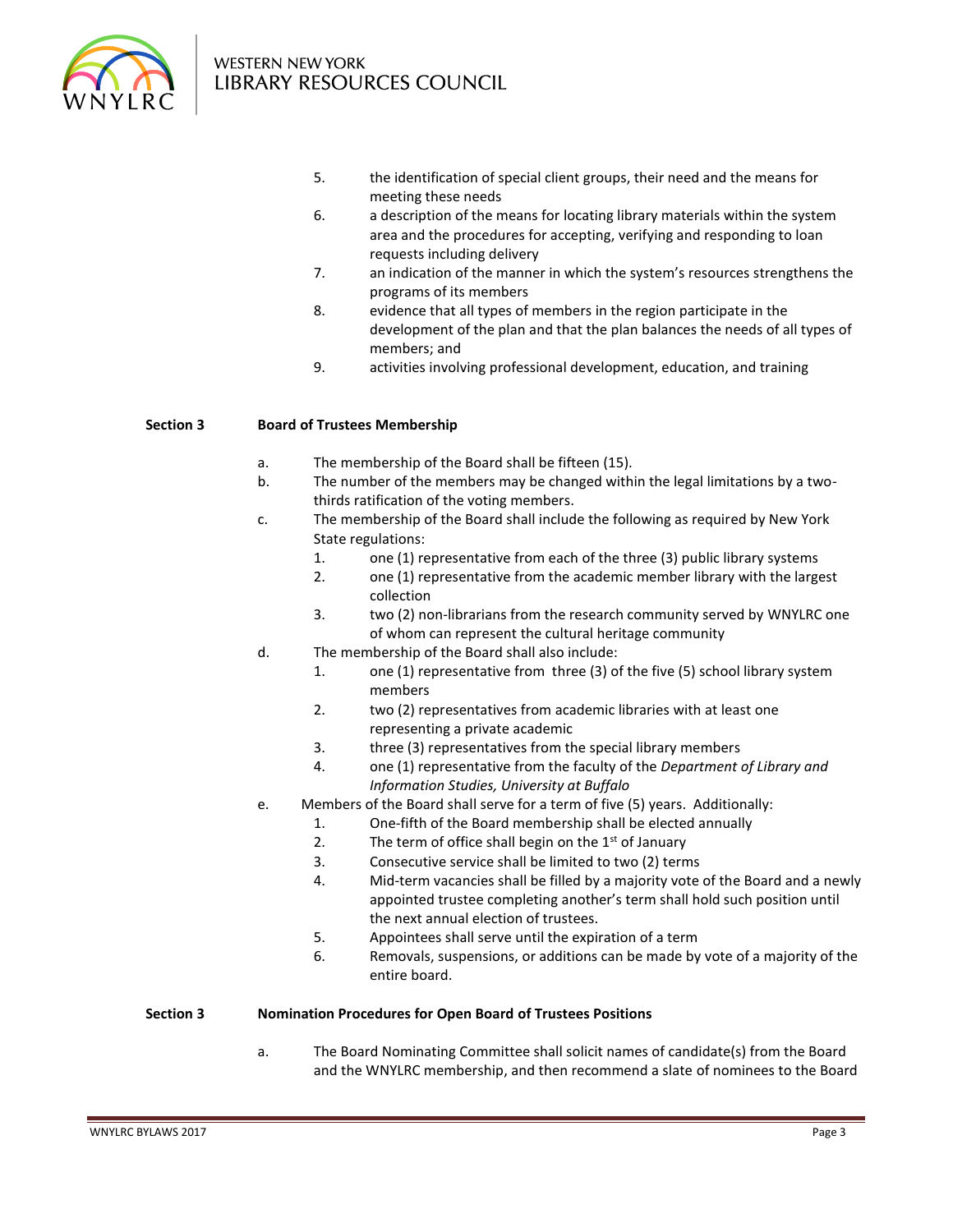

> President and Executive Director. The Board will review and vote on the slate at least 30 days prior to the annual meeting.

- b. The Nominating Committee shall serve for one year and shall reconvene as needed to recommend individuals to fill unexpected vacancies on the Board until a new committee is appointed the following spring.
- c. The slate of nominees, with biographical information, shall be distributed to the membership along with the official notices of the annual meeting.
- d. Additional member nominations may be made by duly designated representatives of the voting membership in attendance at the annual meeting.

## **Section 4 Board of Trustees Officers**

- a. The Board shall elect a president, vice-president, a secretary, and a treasurer.
- b. Subject to the rules and directions of the board of trustees, the officers shall have the usual powers and duties of their offices, plus additional powers and duties as may be assigned to them by the board of trustees.
- c. The term of office of the president and vice-president shall be one (1) year. The vice-president shall be president-elect, and shall succeed to the office of president, unless the board of trustees, before the president-elect takes office, decides otherwise.
- d. The term of office of the secretary and treasurer shall be one (1) year. The treasurer may serve continued annual terms at the request of the board. The treasurer need not be a member of the board.
- e. No officer excepting the treasurer shall hold the same position consecutively for more than two (2) years.
- f. Either the secretary or Executive Director may serve as financial clerk in lieu of a staff member (view §90.5 regulations).

# **Section 5 Board of Trustees Quorum**

a. A simple majority of the whole number of trustees shall be a quorum.

# **Section 6 Board Meetings**

- **a.** Regular meetings of the Board shall be held no fewer than six (6) times a year as stated in NYS Law 255 Section 3 (c). The officers shall be elected for the forthcoming year during the next meeting of the board following the annual meeting of members.
- **b.** Other meetings can be called by the president, or at the written request of three (3) trustees.
- **c.** Notices of all meetings shall be sent by the president or executive director of the Council not less than five (5) days, or more than ten (10) days, before the meeting to the preferred address of each trustee.
- **d.** Regular meetings will be held at the location designated in the notice. The president may grant permission for individual trustees to attend using audio or video conferencing.
- **e.** A trustee who fails to attend three (3) consecutive, duly called meetings, without an excuse acceptable to a majority whole of the number of trustees, shall be deemed to have resigned.
- **f.** In between regular meetings, the president, executive director, or executive committee may ask for select board business to be conducted via email or other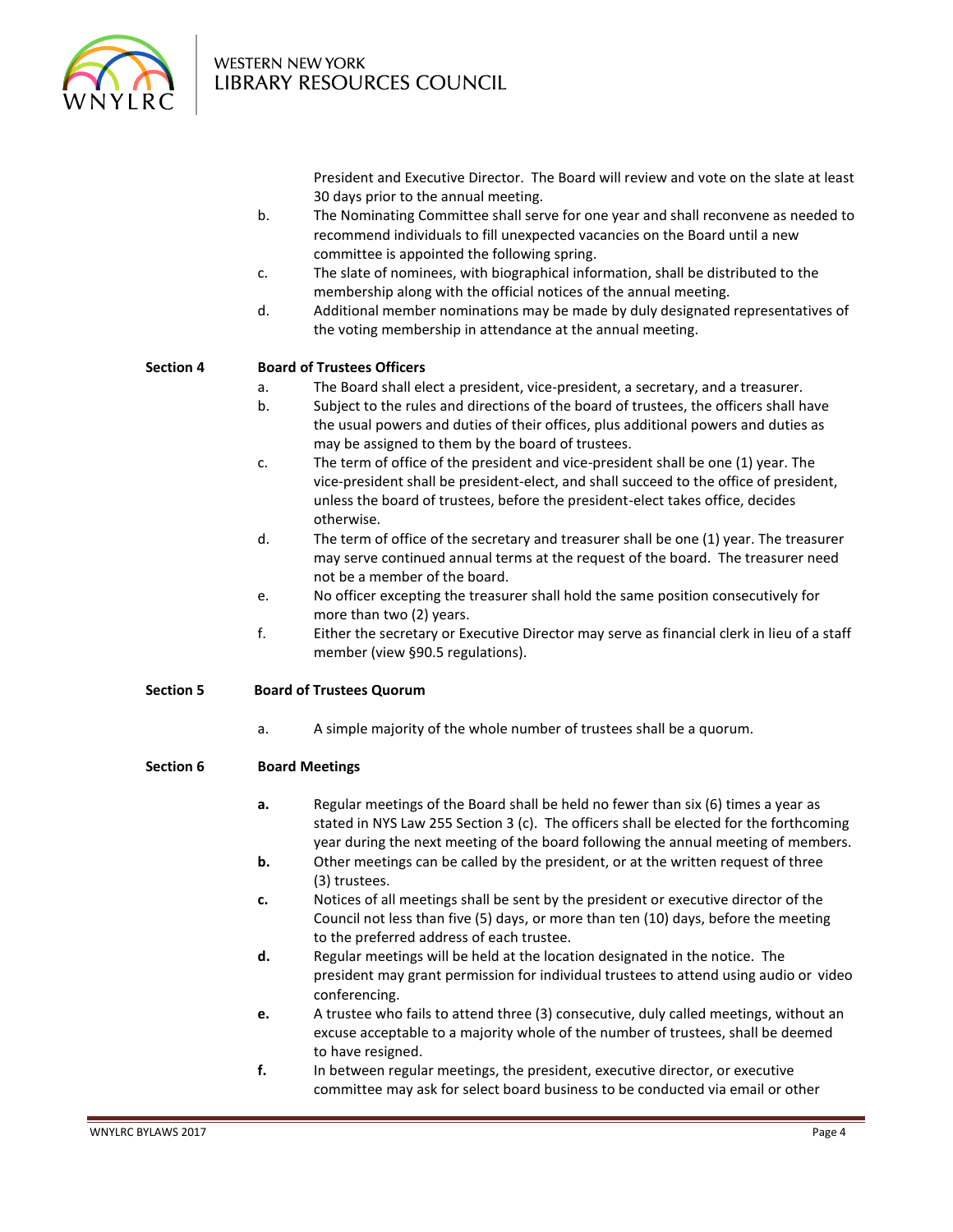

computer mediated communication. In this case, the business will be described and electronically transmitted to the board of trustees with at least three (3) days, nor more than (8) days, notice. Votes taken electronically will be confirmed by vote at the next regular meeting of the board.

**g.** An executive session of the full board can be requested by any board member. Executive Session is a meeting or a portion of a meeting convened to discuss confidential matters. Attendance is limited to voting members of the board; others are included at the discretion of the board president or designee if they have information to inform the discussion. A motion adopted by majority vote is required to enter into and end executive session. The reasons are stated in the motion, and only the subject matter referenced in the motion may be discussed during executive session. The motions to enter into and end executive session must include the time for each motion. All persons entitled to or invited to attend and all persons consulted or directed to prepare materials are expected to keep all matters relative to executive session confidential. Motions to enter into and end executive session are recorded as part of the regular board meeting minutes or as a separate document if executive session is held outside the regularly scheduled board meeting time by the board secretary or designee. Minutes of the proceedings of an executive session are not recorded. However, a written record of any official action taken, signed by the board president or designated session chair, is filed in the minute books of the board.

## **Section 6 Board Committees**

- a. There shall be standing committees of the Board of Trustees. Minimally the Board will establish the Executive Committee, the Business & Finance Committee, and the Nominating Committee.
- b. Executive Committee. The total number of the executive committee shall not be less than five (5). It will be composed of the elected officers of the board of trustees with other trustee appointments such as the Executive Director.
	- 1. Duties: The Executive Committee, in intervals between meetings of the board of trustees, may transact such business of the Council as the trustees may authorize, except to make removals from office
- c. Business & Finance Committee. The Business and Finance Committee will consist of five members of the Board of Trustees including the Treasurer and the Executive Director who will both serve as Ex Officio.
	- 1. Duties: This committee will recommend to the full Board the Organization's annual operating and capital budgets, oversee the business practices and policies of the Organization, oversee long and short term investments, oversee the Organization's long term financial plan, and oversee all audits including meeting with the independent auditor \* before and after the audit has occurred

\**WNYLRC Definition: An independent auditor is any Certified Public Accountant performing the audit of the financial statements of the Organization who is not, nor is any member of his/her firm, a Trustee, and Officer, an employee or volunteer of the Organization or has a relative who is such an individual.*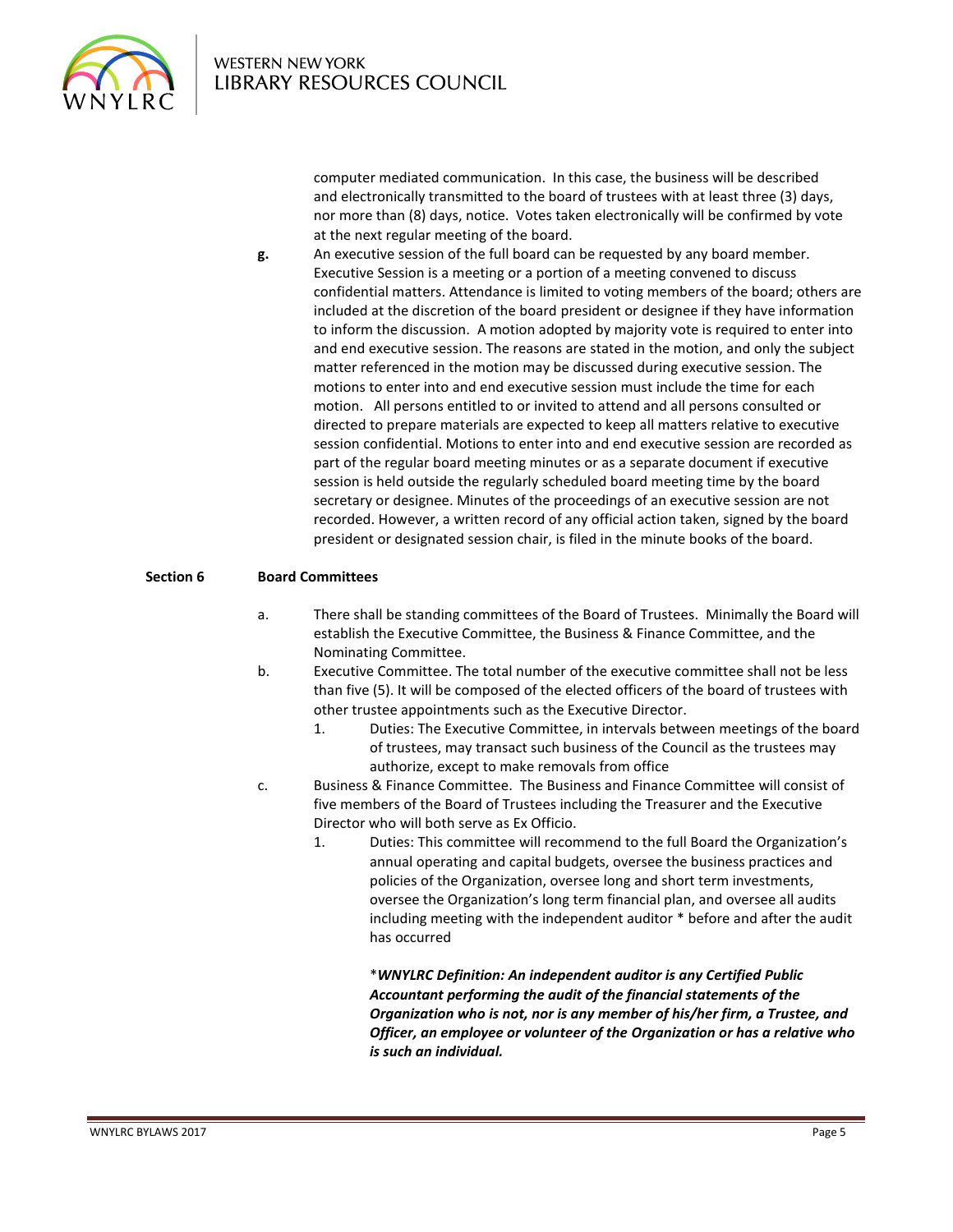

- d. Nominating Committee. The WNYLRC Board of Trustees President shall appoint a Nominating Committee, subject to board approval. The Nominating Committee shall consist of two members from the Board of Trustees and up to three representative members from the WNYLRC membership. The two Trustee members shall not be officers of the Board. One of the Trustees shall act as chair of the Nominating Committee.
	- 1. Duties: The Nominating Committee shall oversee the election of new Board officers including soliciting names of candidates for open Board positions from the Board and the membership, recommend a slate of nominees to the WNYLRC Board President and Executive Director, and reconvene as needed to recommend individuals to fill unexpected mid-term vacancies
- e. Adhoc Committees and Task Groups. The WNYLRC Board of Trustees may create additional committees or task groups as warranted by current fiscal and/or organizational needs by resolution adopted by the majority of the entire Board of Trustees and may designate other standing or ad hoc committees as needed and determine membership on these additional committees or task groups.
- f. The Board shall review all standing and adhoc committees annually.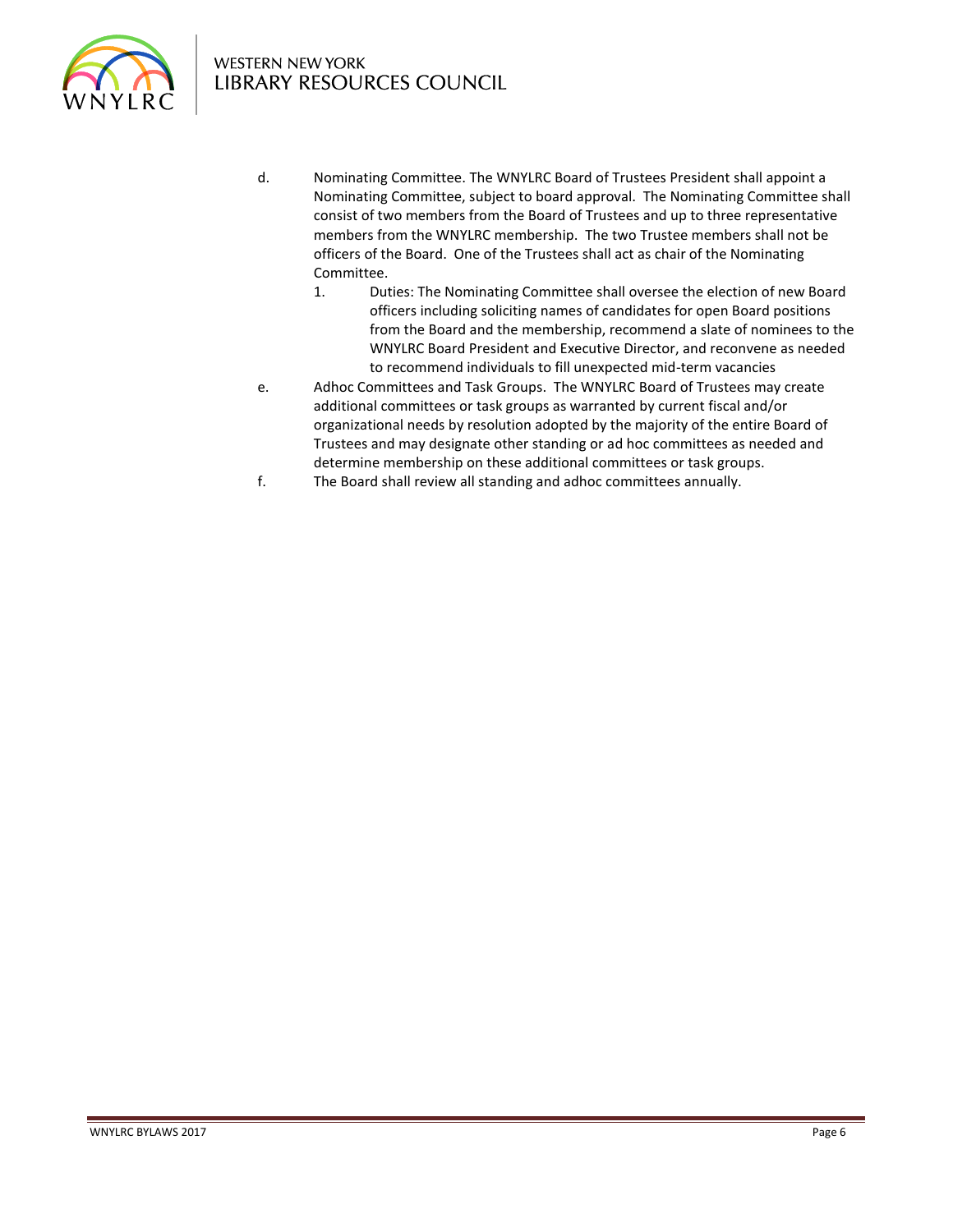

# **Article III Membership**

| Section 1 | <b>Membership Categories</b> |                                                                                                                |                                                                                                                                                                                                                                                                                                                                                                                                                   |  |
|-----------|------------------------------|----------------------------------------------------------------------------------------------------------------|-------------------------------------------------------------------------------------------------------------------------------------------------------------------------------------------------------------------------------------------------------------------------------------------------------------------------------------------------------------------------------------------------------------------|--|
|           | a.                           | Governing Membership. The following criteria will determine eligibility for<br>Governing Membership in WNYLRC: |                                                                                                                                                                                                                                                                                                                                                                                                                   |  |
|           |                              | 1.                                                                                                             | Any degree-granting chartered institutions of higher education whose library<br>meets current State Education Department (SED) standards or has submitted<br>an appropriate five-year plan for the realization of those standards (see<br>Commissioner's Regulations 90.5)                                                                                                                                        |  |
|           |                              | 2.                                                                                                             | Any public and school library systems meeting the current SED standards<br>including New York State Educational Law and Commissioner's Regulations.<br>Individual public and school libraries that are members of a school or public<br>library system are considered an affiliate and are eligible for some WNYLRC<br>benefits under this category but concede their voting rights to the system<br>headquarters |  |
|           |                              | 3.                                                                                                             | Any individual public libraries who are members of a public library system                                                                                                                                                                                                                                                                                                                                        |  |
|           |                              | 4.                                                                                                             | Any individual school libraries who are members of a school library system                                                                                                                                                                                                                                                                                                                                        |  |
|           |                              | 5.                                                                                                             | Special reference and research libraries in chartered educational agencies                                                                                                                                                                                                                                                                                                                                        |  |
|           |                              | 6.                                                                                                             | Special reference and research libraries in non-profit chartered organizations<br>such as museums and historical societies                                                                                                                                                                                                                                                                                        |  |
|           |                              | 7.                                                                                                             | Special reference and research libraries in private sector organizations such<br>correctional facilities                                                                                                                                                                                                                                                                                                          |  |
|           |                              | 8.                                                                                                             | Hospital libraries that meet the standards established by the regents in<br>accordance with section §254                                                                                                                                                                                                                                                                                                          |  |
|           |                              | 9.                                                                                                             | Free Association libraries who are members of a public or school library<br>system                                                                                                                                                                                                                                                                                                                                |  |
|           |                              | 10.                                                                                                            | Indian (Native American) libraries who are members of a public or school<br>library system                                                                                                                                                                                                                                                                                                                        |  |
|           |                              | 11.                                                                                                            | Special non-profit organizations and private corporations providing serious<br>reference and research library services in the WNYLRC service area meeting<br>the following criteria:<br>a collection or repository of resources used to support the<br>i.<br>institution's primary clients and/or community OR;<br>ii.<br>expenditure of more than \$3,000.00 annually on print and/or                            |  |
|           |                              |                                                                                                                | electronic library materials                                                                                                                                                                                                                                                                                                                                                                                      |  |
|           |                              | 12.                                                                                                            | Governing Members agree to the extent possible to freely and willingly share<br>resources with other WNYLRC members onsite, onsite by appointment,<br>and/or via interlibrary loan at no cost to the borrower                                                                                                                                                                                                     |  |
|           | b.                           |                                                                                                                | Patron Membership                                                                                                                                                                                                                                                                                                                                                                                                 |  |
|           |                              |                                                                                                                | There are three levels of Patron Membership: Organizational, Personal, and                                                                                                                                                                                                                                                                                                                                        |  |
|           |                              |                                                                                                                | Student. The Patron Membership is for those that do not meet the Governing                                                                                                                                                                                                                                                                                                                                        |  |
|           |                              |                                                                                                                | Membership level. These members have limited benefits and are non-voting. School                                                                                                                                                                                                                                                                                                                                  |  |
|           |                              |                                                                                                                | and public library systems are not eligible for Patron Membership since they are                                                                                                                                                                                                                                                                                                                                  |  |
|           |                              |                                                                                                                | chartered institutions.                                                                                                                                                                                                                                                                                                                                                                                           |  |
|           |                              | 1.                                                                                                             | Organizational-                                                                                                                                                                                                                                                                                                                                                                                                   |  |
|           |                              |                                                                                                                | Organizations that do not have a physical collection per se to<br>i.                                                                                                                                                                                                                                                                                                                                              |  |
|           |                              |                                                                                                                | resource share but may have expertise to share in the area of library                                                                                                                                                                                                                                                                                                                                             |  |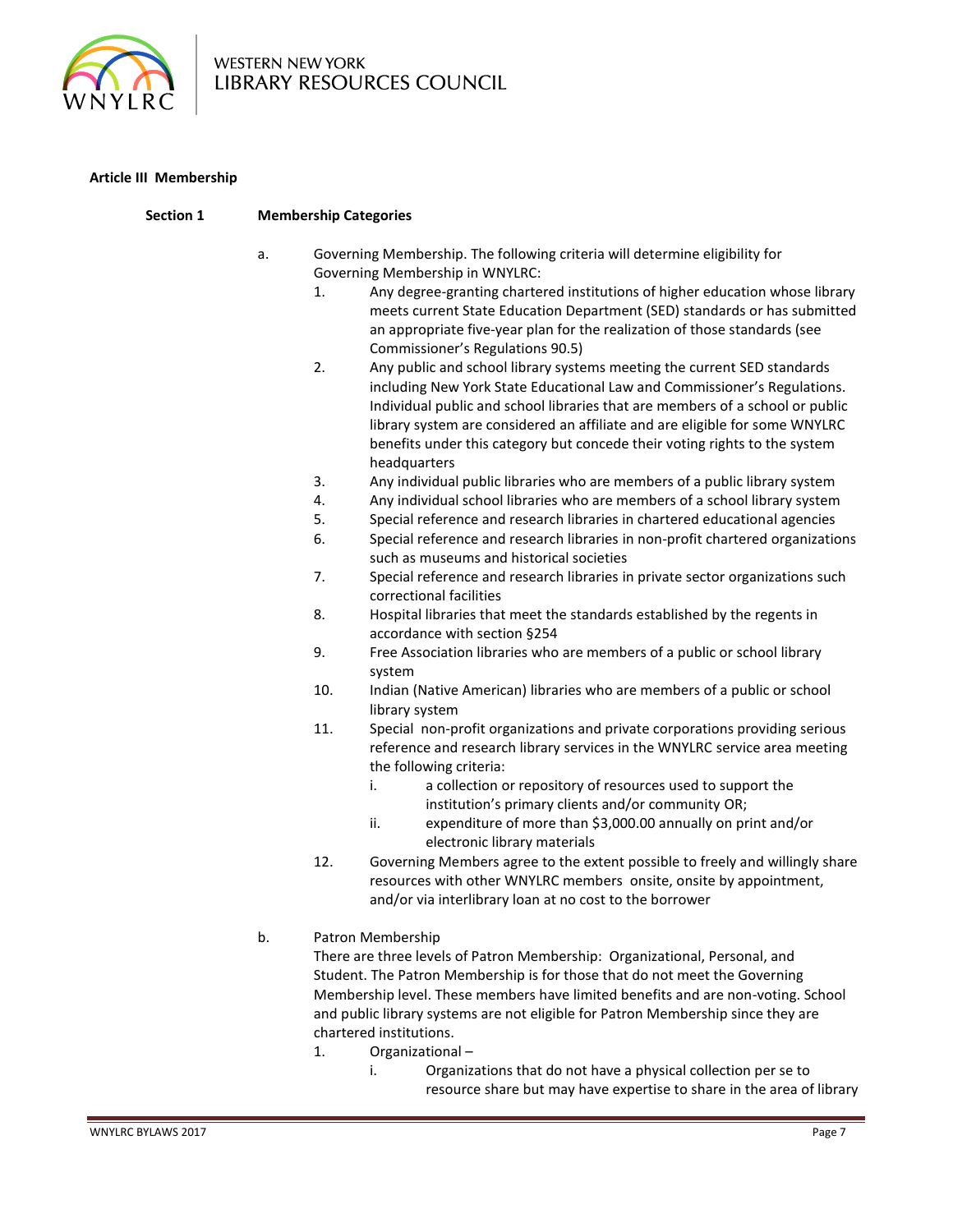

and information science, or may work on behalf of WNYLRC members in other venues in support of libraries and/or resource sharing OR

- ii. Organizations that have materials to share but do not fall within the criteria for governing membership
- 2. Personal Retirees from the field of librarianship, individual librarians and library assistants who prefer to keep current with issues affecting the WNY library community
- 3. Student Students who are currently obtaining their MLS or graduates who have had their MLS less than 12 months

# **Section 2 Membership Eligibility Review**

- a. All Governing Members and Patron Organizational members shall be subject to review by the WNYLRC Board of Trustees as to eligibility at a regularly scheduled board meeting.
- b. Patron Members Personal and Student members are approved by the WNYLRC Executive Director.

## **Section 3 Membership Meetings**

- a. Annual Meeting. The president shall designate an annual meeting of the membership during the fall of each year.
- b. Additional meetings. Additional meetings of the membership may be called by the President or Board of Trustees. Members may call for an additional meeting via written petition to the president signed by ten (10) percent of the voting members.
- c. Other Meetings. Meetings to be held other than the annual meetings require a minimum of two (2) weeks notice to the members.
- d. All notices of meetings of the membership shall be in writing and delivered by the most appropriate method to all main contacts of Governing Members of WNYLRC. Notices via Listserv messages are also provided to other member types as needed.
- e. Issues that will be voted on will be presented at membership meetings and an opportunity for discussion of ballot issues will be provided. Each Governing member of WNYLRC shall have one (1) vote. Each member shall designate a representative who will attend membership meetings [i.e. WNYLRC Annual Meeting of the Membership] as a voting member. Voting may take place electronically after membership meetings to ensure a quorum.
- f. Voting privileges. Governing Members are eligible to vote. Patron Members shall not have voting privileges.
- g. Proxy Representation. Members participating in the voting process may designate, in writing to the Board of Trustees Secretary or presiding officer and/or the Executive Director, the name of a proxy representative empowered to act on behalf of the member during a designated meeting or a vote.
- h. Quorum. A simple majority of the voting members and/or their designated proxies shall constitute a quorum.
	- 1. The Board of Trustees Secretary or presiding officer shall establish the presence of a quorum prior to the conduct of business at a membership meeting or at the conclusion of electronic voting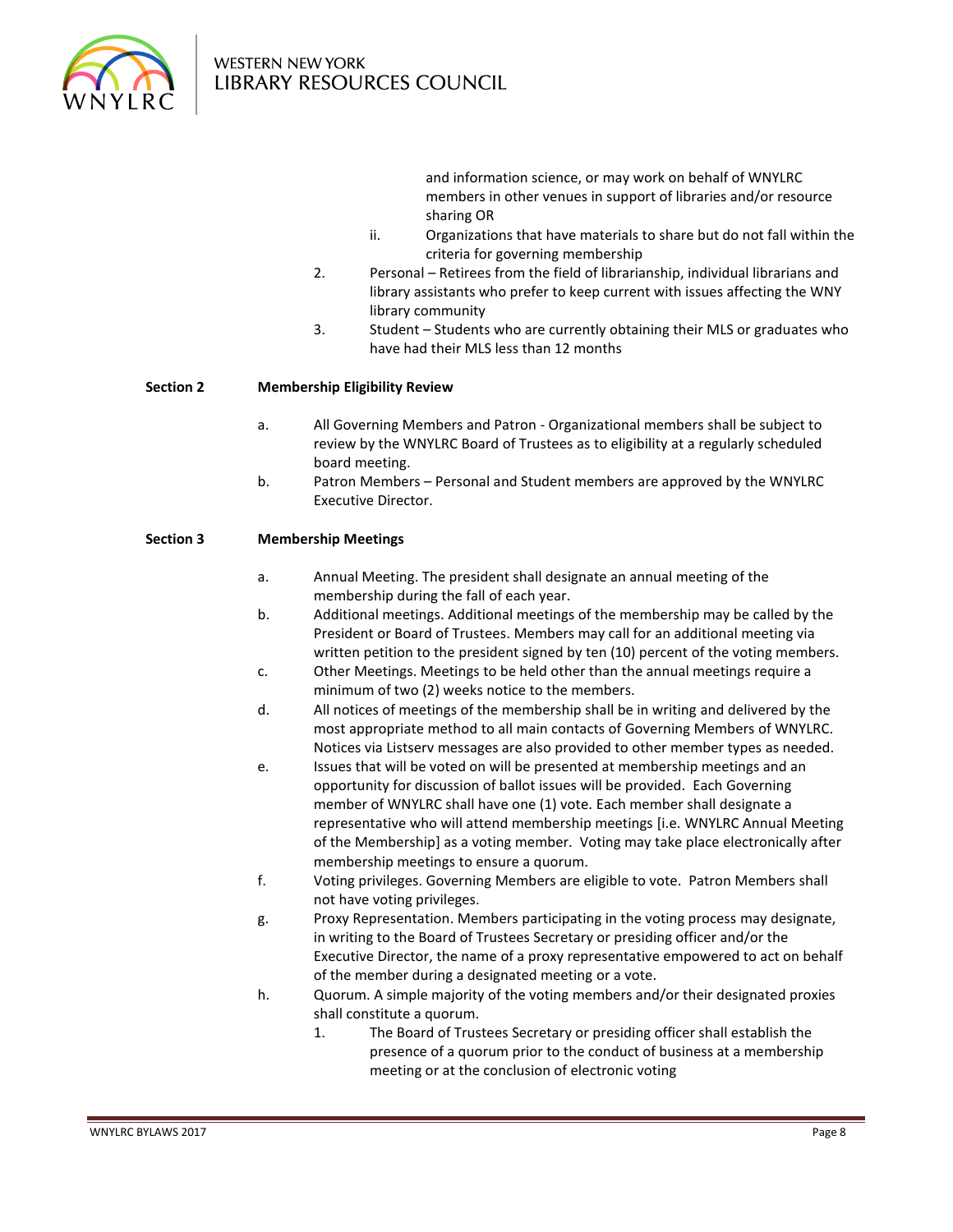

2. In the event of a tie during a membership vote, the WNYLRC Board of Trustees Secretary can cast the deciding vote

# **Section 4 Membership Dues**

- a. Dues. Each member will be assessed annual membership dues. The Board of Trustees shall recommend a dues scale for members.
- b. A majority of the voting members shall ratify proposed dues scales at a properly designated meeting of the membership.
- c. Dues for all categories are to be evaluated and subject to change every 3 years. See Section 3 for more information.
- d. The current dues schedule is available in a separate document titled *Membership Dues Schedule.* Dues must be paid within 60 days. Members in arrears may be dropped from WNYLRC at the next meeting of the Board of Trustees. Members dropped from WNYLRC membership and who wish to seek reinstatement shall be required to reapply for membership.
- e. Membership year runs January 1 December 31.
	- 1. Governing Membership: Dues are based on Materials Budget Range. The Materials Budget is defined as a single library's materials budget that includes the purchasing of print, non-print (e.g. videos, CDs, DVDs, etc.), and electronic resources. Governing Members with more than one library can elect to pay by one of the following:
		- i. Organizations with more than one library may elect to pay dues for each library. In this case each library will be deemed a Governing Member, **OR**
		- ii. Organizations with more than one library may elect to pay for a single membership based on the combined materials budgets of all of its libraries. In this case, the organization will be deemed a Governing Member, with the organization having a single vote at the annual meeting, and its subsidiary members will enjoy all other benefits of Governing Membership, **OR**
		- ii. Organizations, such as library systems, with more than one library may elect to pay for a single membership based on its headquarters materials budget. In this case, the headquarters will be deemed a Governing Member, with the organization having a single vote at the annual meeting, and its subsidiary libraries and their staffs will be considered Affiliate Participants \*

*\*WNYLRC Definition: Affiliate Participants are librarians and library support staff employed at individual schools and public library branches that have chosen not to pay dues directly to WNYLRC. Although they are eligible to join WNYLRC directly, affiliate members receive most of their services through their school or public library system which, in most cases, pays dues directly to WNYLRC but not on behalf of their member libraries and therefore their member libraries are not considered Governing Members***.**

2. Patron Membership dues are based on a flat rate.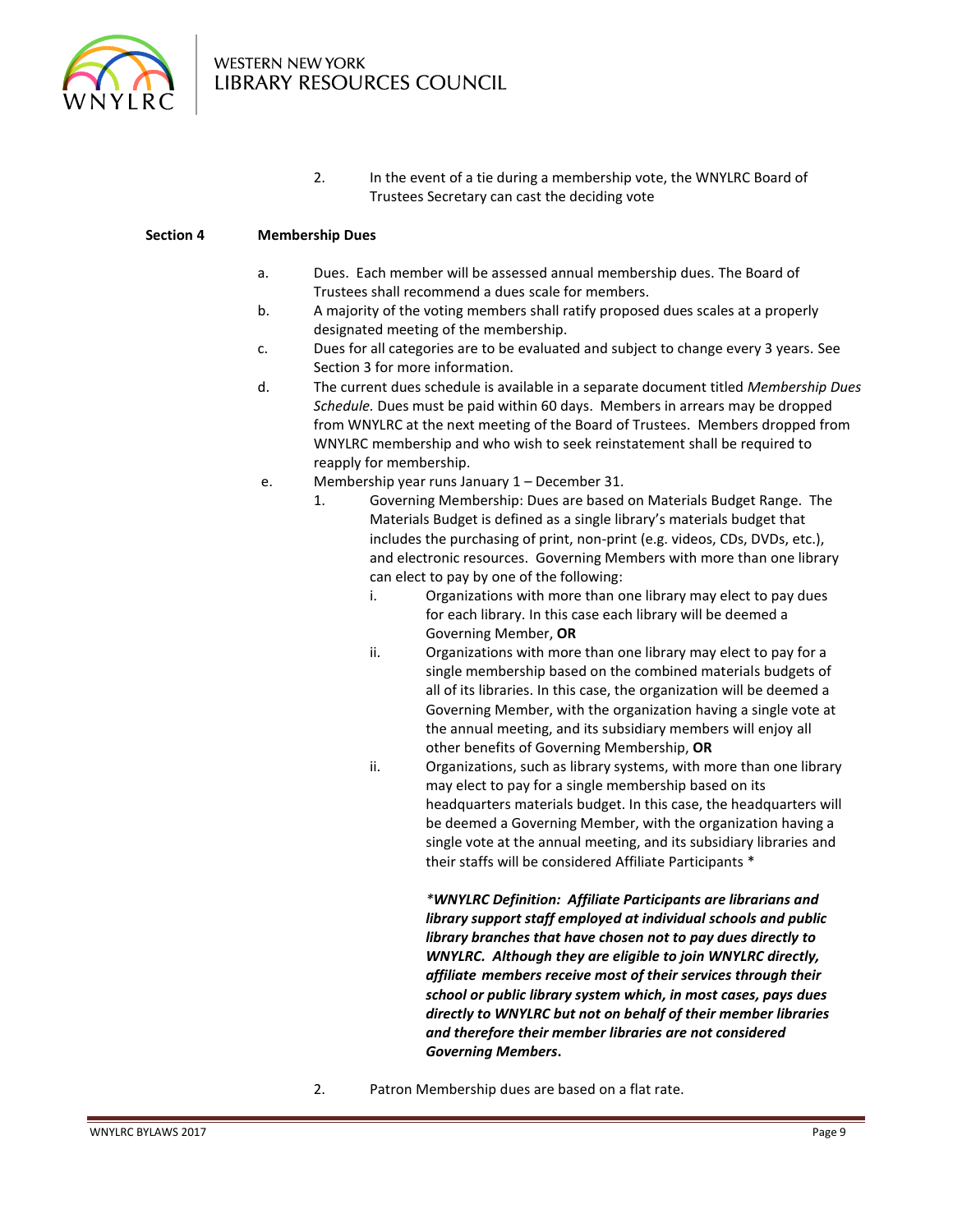

#### **Section 5 Membership Privileges**

- a. Membership may contract with WNYLRC and/or its members for special services and activities consistent with the policies and goals of WNYLRC.
- b. Governing Membership Primary Privileges
	- 1. Voting privileges
	- 2. Eligible to serve on the WNYLRC Board of Trustees
	- 3. Eligible to serve on WNYLRC Standing Committees
	- 4. Eligible to participate in training and other services at Governing Membership discounted rates
	- 5. Eligible to apply for RBDB, and other grants when available
- c. Patron Membership Primary Privileges
	- 1. Eligible to serve on WNYLRC Standing Committees (one slot is available on each committee)
	- 2. Eligible to participate in training and other services at Patron Membership discounted rates
- d. Affiliate Participants Primary Privileges
	- 1. Eligible to serve on WNYLRC Standing Committees
	- 2. Eligible to participate in training at Governing members discounted rates
	- 4. May apply for RBDB funds through their public or school library system.

#### **Section 6 Membership Standing Committees**

- a. The Executive Committee shall charge all standing committees and appoint members as required.
- b. The duties of each standing committee shall be such as are associated with its name or assigned to it by the Board of Trustees. The Board of Trustees reviews and approves all standing committee charges on an annual basis.
- c. The Executive Committee is also responsible for establishing and revising committee guidelines to ensure a fair and representative roster is appointed for each committee. Please see the WNYLRC Committee Guidelines for more information on appointing WNYLRC members to these committees.

#### **Article IV Bylaw Amendments**

**Section 1 Bylaws Amendments**

- a. Written copies of proposed amendments to the organization bylaws shall be sent to the membership with an official notice of a meeting.
- b. Ratification requires a two-thirds (2/3) vote of the established quorum of the voting members.
- 1967: Bylaws of the Members were adopted December 9, 1967.
- 1988: Bylaws revised September 20, 1988.